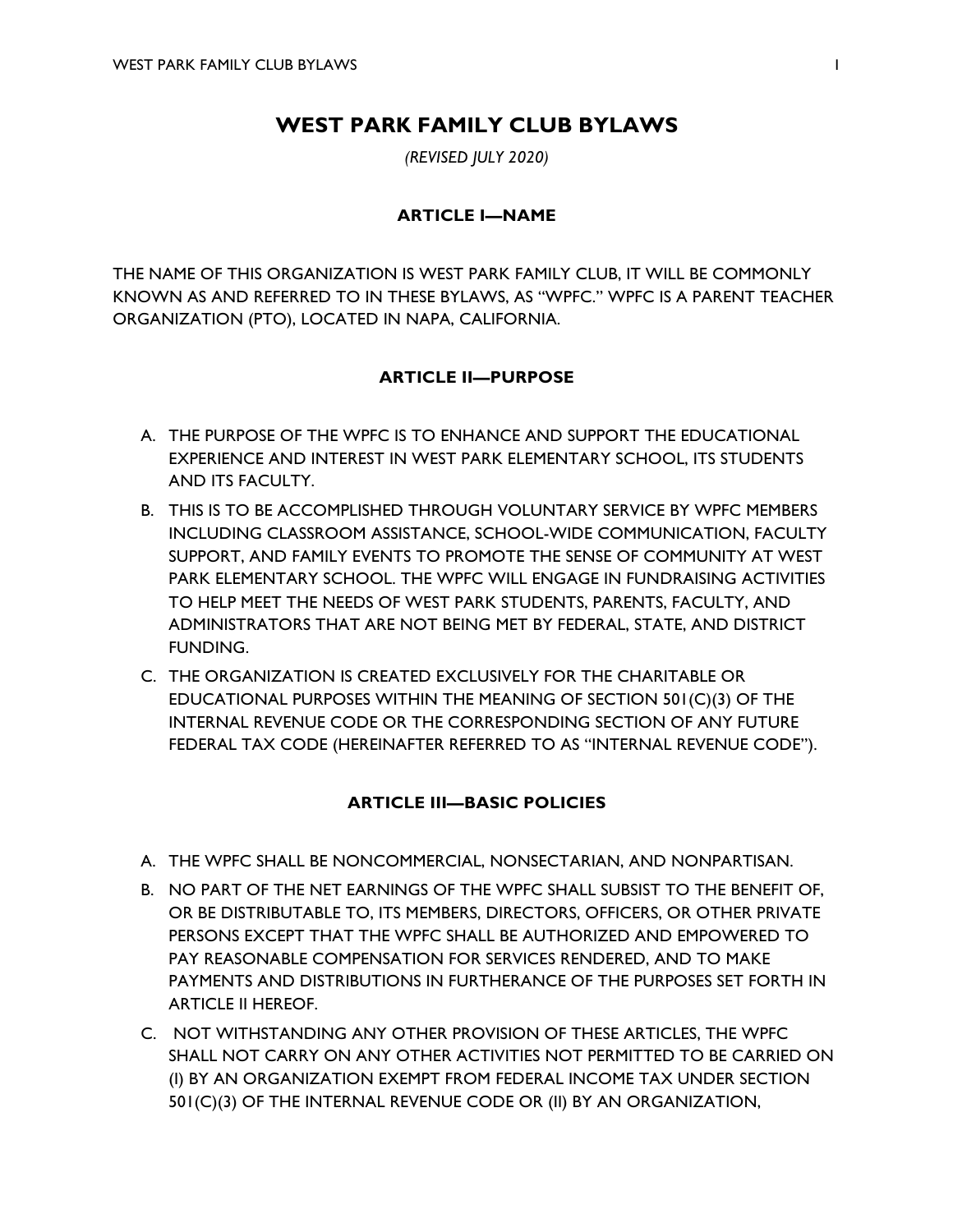CONTRIBUTIONS TO WHICH ARE DEDUCTIBLE UNDER SECTION 170(C)(2) OF THE INTERNAL REVENUE CODE.

D. UPON THE DISSOLUTION OF THIS ORGANIZATION, AFTER PAYING OR ADEQUATELY PROVIDING FOR THE DEBTS AND OBLIGATIONS OF THE WPFC, THE REMAINING ASSETS SHALL BE DISTRIBUTED TO ONE OR MORE NONPROFIT FUNDS, FOUNDATIONS, OR ORGANIZATIONS THAT HAVE ESTABLISHED THEIR TAX EXEMPT STATUS UNDER SECTION 501(C)(3) OF THE INTERNAL REVENUE CODE AND WHOSE PURPOSES ARE IN ACCORDANCE WITH THOSE OF THE WPFC.

## **ARTICLE IV—MEMBERSHIP**

MEMBERSHIP SHALL CONSIST OF PARENTS/GUARDIANS OF STUDENTS OF WEST PARK ELEMENTARY SCHOOL, THE PRINCIPAL, AND THE FACULTY MEMBERS.

### **ARTICLE V—THE WPFC BOARD**

THE WPFC BOARD SHALL CONSIST OF THE EXECUTIVE COMMITTEE, PRINCIPAL, AND APPOINTED MEMBERS.

## **A. THE EXECUTIVE COMMITTEE**

THE EXECUTIVE COMMITTEE SHALL CONSIST OF PRESIDENT, VICE-PRESIDENT, RECORDING SECRETARY, TREASURER, COMMUNICATIONS CHAIR, BILINGUAL PARENT LIASON, HOSPITALITY CHAIR, AND FUNDRAISING COORDINATOR. ALL MEMBERS OF THE EXECUTIVE COMMITTEE SHALL BE ELECTED BY THE GENERAL MEMBERSHIP. THE PRINCIPAL SHALL SERVE AS AN EX-OFFICIO REPRESENTATIVE.

## **B. APPOINTED MEMBERS**

THE PRESIDENT APPROVES ALL APPOINTED MEMBERS WITH MAJORITY VOTE ENDORSEMENT BY THE EXECUTIVE COMMITTEE. THE APPOINTED MEMBERS SHALL CONSIST OF THE TEACHER LIAISON(S), AND ALL CHAIRPERSONS DEEMED NECESSARY FOR THE SCHOOL YEAR BY THE PRESIDENT.

## **C. AUTHORITY**

THE AFFAIRS, ACTIVITIES, AND OPERATION OF WPFC SHALL BE MANAGED BY THE WPFC BOARD. THE BOARD SHALL TRANSACT NECESSARY BUSINESS DURING INTERVALS BETWEEN REGULAR WPFC BOARD MEETINGS, AND MAY IF NECESSARY APPROPRIATE NON-BUDGETED EXPENDITURES OF NO MORE THAN \$1000 WITHOUT VOTED APPROVAL BY THE WPFC BOARD. THE WPFC BOARD MAY CREATE STANDING AND SPECIAL COMMITTEES, APPROVE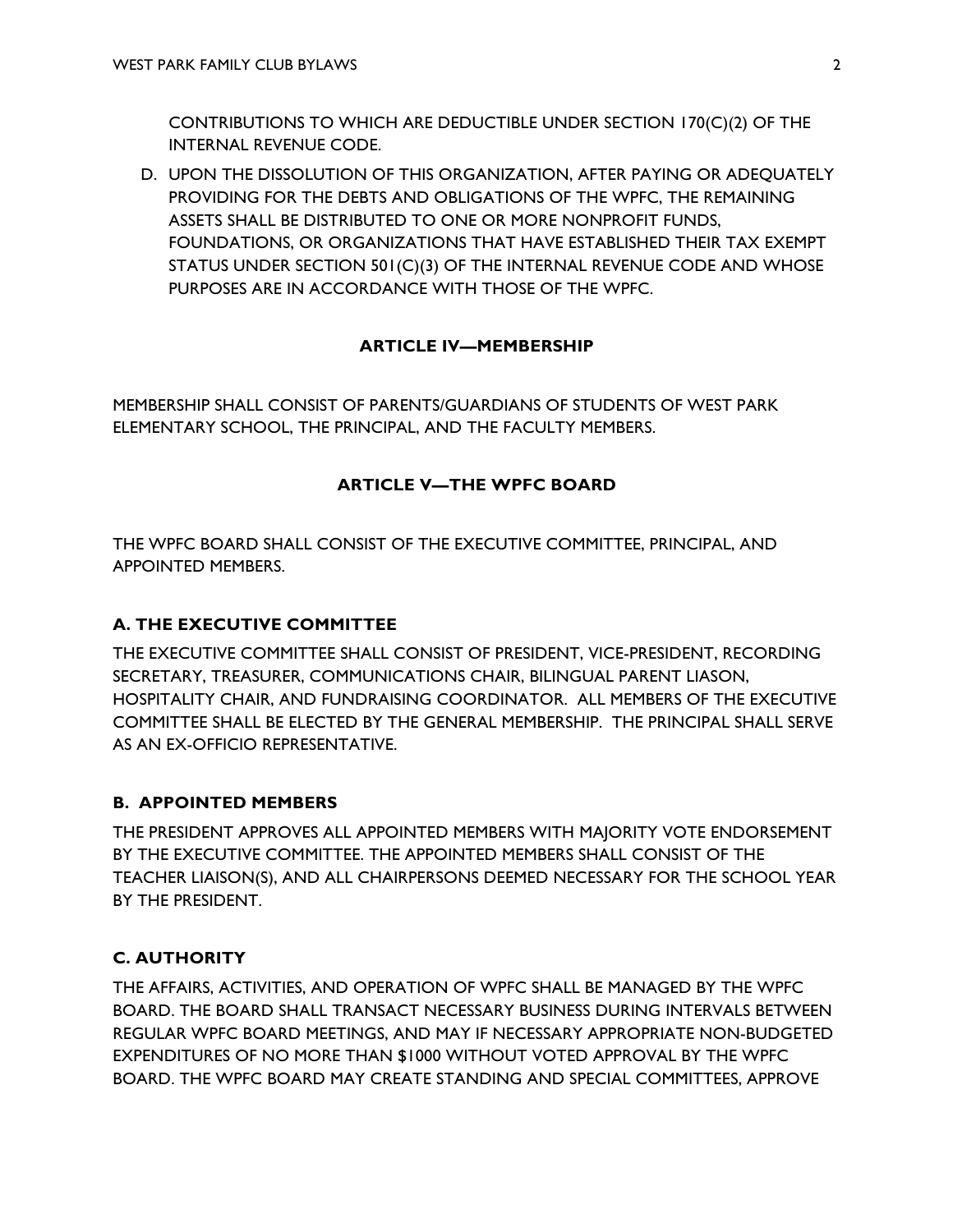THE PLANS AND WORK OF SPECIAL COMMITTEES, PREPARE AND SUBMIT A BUDGET TO THE WPFC FOR APPROVAL, AND CONDUCT GENERAL WPFC BUSINESS AND ACTIVITIES.

#### **D. ELECTION OF OFFICERS**

### **1. ELIGIBILITY**

ELIGIBILITY FOR AN ELECTED POSITION (EXECUTIVE COMMITTEE) ON THE BOARD SHALL BE MET BY BEING A PARENT/GUARDIAN OF A CURRENTLY ENROLLED STUDENT AT WEST PARK ELEMENTARY. ELIGIBILITY FOR THE PRESIDENCY SHALL BE MET BY BEING ON THE BOARD IN AN ELECTED OR APPOINTED POSITION FOR ONE (1) YEAR.

### **2. NOMINATIONS**

AT THE MARCH WPFC MEETING, A NOMINATING COMMITTEE SHALL BE APPOINTED BY THE PRESIDENT AND APPROVED BY THE BOARD. THE NOMINATING COMMITTEE SHALL BEGIN SEEKING NOMINATIONS FOR EXECUTIVE COMMITTEE POSITIONS (EXCEPT FOR THE PRESIDENT POSITION) FOR THE UPCOMING SCHOOL YEAR. WPFC MEMBERS MAY SUBMIT THEIR OWN NAME OR THAT OF ANOTHER PARENT/GUARDIAN FOR NOMINATION CONSIDERATION. CANDIDATES MUST BE PRESENT AT THE MAY MEETING TO ACCEPT THEIR NOMINATION BEFORE THE ELECTION TAKE PLACE.

### **3. ELECTIONS**

ELECTIONS FOR THE UPCOMING SCHOOL YEAR WILL TAKE PLACE DURING THE FINAL OPEN WPFC BOARD MEETING IN MAY. IF THERE IS ONLY ONE CANDIDATE FOR ANY OFFICE, THAT CANDIDATE, ONCE ACCEPTING THEIR NOMINATION, WILL BE ELECTED IN TO THE POSITION BY MAJORITY VOTE, VIA VOICE VOTE. IF THERE IS MORE THAN ONE NOMINEE FOR A POSITION, A BALLOT OF ELIGIBLE CANDIDATES DETERMINED BY THE NOMINATING COMMITTEE SHALL BE DISTRIBUTED TO THE WPFC MEMBERS, AND THE ELECTION SHALL BE CONDUCTED BY BALLOT AND A MAJORITY VOTE SHALL ELECT. BALLOTS SHALL BE COUNTED BY THE NOMINATING COMMITTEE AND RESULTS SHALL BE ANNOUNCED DURING THE MEETING. IN CASE OF A TIE, A RUNOFF BALLOT WILL BE DISTRIBUTED.

### **4. INSTALLATION OF NEW OFFICERS AND TRANSFER OF DUTIES**

NEW OFFICERS WILL WORK IN CONJUNCTION WITH THE OUTGOING OFFICER TO LEARN THE POLICIES AND PROCEDURES OF THE OFFICE, BUT WILL NOT HAVE WPFC BOARD MEMBER VOTING PRIVILEGES UNTIL THE COMMENCEMENT OF THEIR TERM. ALL OUTGOING OFFICERS, UPON EXPIRATION OF HIS/HER TERM OF OFFICE, OR IN CASE OF RESIGNATION, SHALL TURN OVER TO HIS/HER SUCCESSOR WITHOUT DELAY, ALL MATERIALS PERTAINING TO THE OFFICE. THE JUNE WPFC BOARD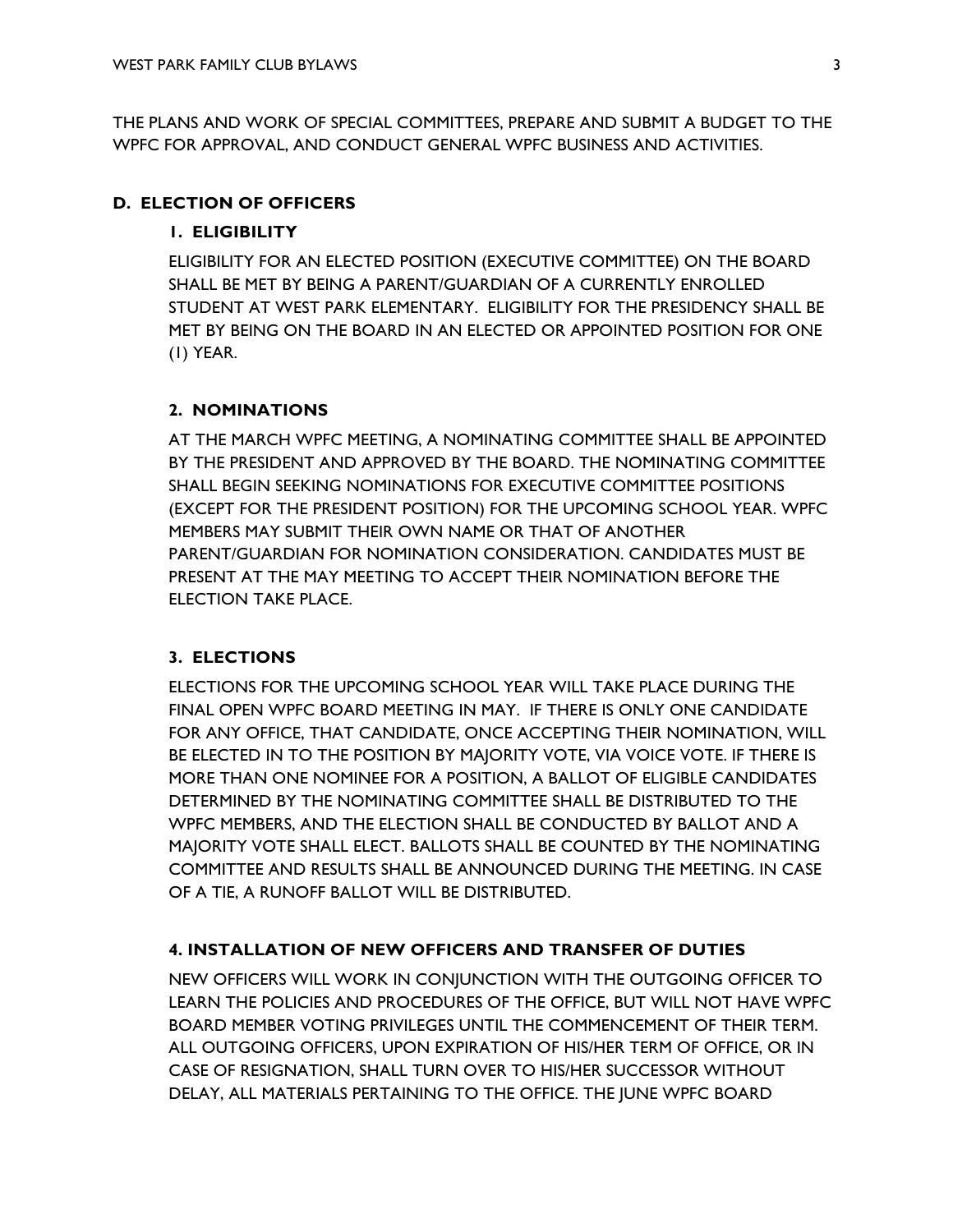MEETING SHALL BE AN INFORMAL JOINT MEETING BETWEEN THE EXISTING AND NEWLY ELECTED EXECUTIVE COMMITTEE MEMBERS TO HELP FACILITATE THE HANDOFF PROCESS AND WELCOME NEW WPFC BOARD MEMBERS.

#### **E. APPOINTED MEMBERS**

ELIGIBILITY FOR AN APPOINTED POSITION ON THE BOARD SHALL BE MET BY BEING A PARENT/GUARDIAN OF A CURRENTLY ENROLLED STUDENT AT WEST PARK ELEMENTARY. THE CHAIRPERSONS OF ALL COMMITTEES SHALL BE APPOINTED OR DISMISSED BY THE PRESIDENT WITH THE APPROVAL OF THE BOARD. IN THE EVENT OF A VACANCY OF A CHAIRPERSON, THE PRESIDENT SHALL APPOINT A NEW CHAIRPERSON WITH THE APPROVAL OF THE BOARD.

### **F. TERMS OF OFFICE**

TERM OF OFFICE SHALL BEGIN ON THE FIRST DAY OF JULY AND CONTINUE THROUGH THE LAST DAY OF JUNE THE FOLLOWING YEAR. WPFC BOARD MEMBERS SHALL SERVE A TERM OF ONE YEAR, WITH THE OPTION OF SERVING CONSECUTIVE ONE-YEAR TERMS, IF DULY ELECTED OR APPOINTED.

#### **G. VACANCIES**

IN CASE OF A VACANCY IN THE OFFICE OF PRESIDENT, THE VICE PRESIDENT SHALL BECOME PRESIDENT AND SHALL HOLD OFFICE FOR THE BALANCE OF THE TERM. IN FILLING THE VACANCY, THE VICE PRESIDENT SHALL BE ENTITLED TO CONTINUE IN THE PRESIDENCY FOR THE FOLLOWING TERM PROVIDING NOT MORE THAN ONE-HALF (1/2) OF A FULL TERM AS PRESIDENT HAS BEEN SERVED. AT THE NEXT REGULARLY SCHEDULED MEETING, A NEW VICE PRESIDENT WILL BE ELECTED. IN THE EVENT OF A VACANCY OTHER THAN THE PRESIDENCY, THE PRESIDENT SHALL APPOINT A PERSON TO FILL THE VACANCY FOR THE UNEXPIRED PORTION OF THE TERM AND SUCH APPOINTMENTS SHALL BE RATIFIED BY THE BOARD.

### **H. REMOVAL FROM OFFICE**

OFFICERS CAN BE REMOVED FROM OFFICE WITH REASONABLE CAUSE BY A TWO THIRDS VOTE OF THOSE PRESENT (ASSUMING A QUORUM) AT A WPFC BOARD MEETING WHERE PREVIOUS NOTICE HAS BEEN GIVEN.

#### **I. GOALS AND OBJECTIVES**

THE EXECUTIVE COMMITTEE, IN COLLABORATION WITH THE PRINCIPAL, SHALL ESTABLISH SPECIFIC GOALS AND OBJECTIVES FOR THE SCHOOL TERM. THESE GOALS SHALL BE MET BY ESTABLISHING THE NECESSARY FUNDING REQUIREMENTS AS PRESENTED BY TREASURER AND/OR FUNDRAISING COORDINATOR.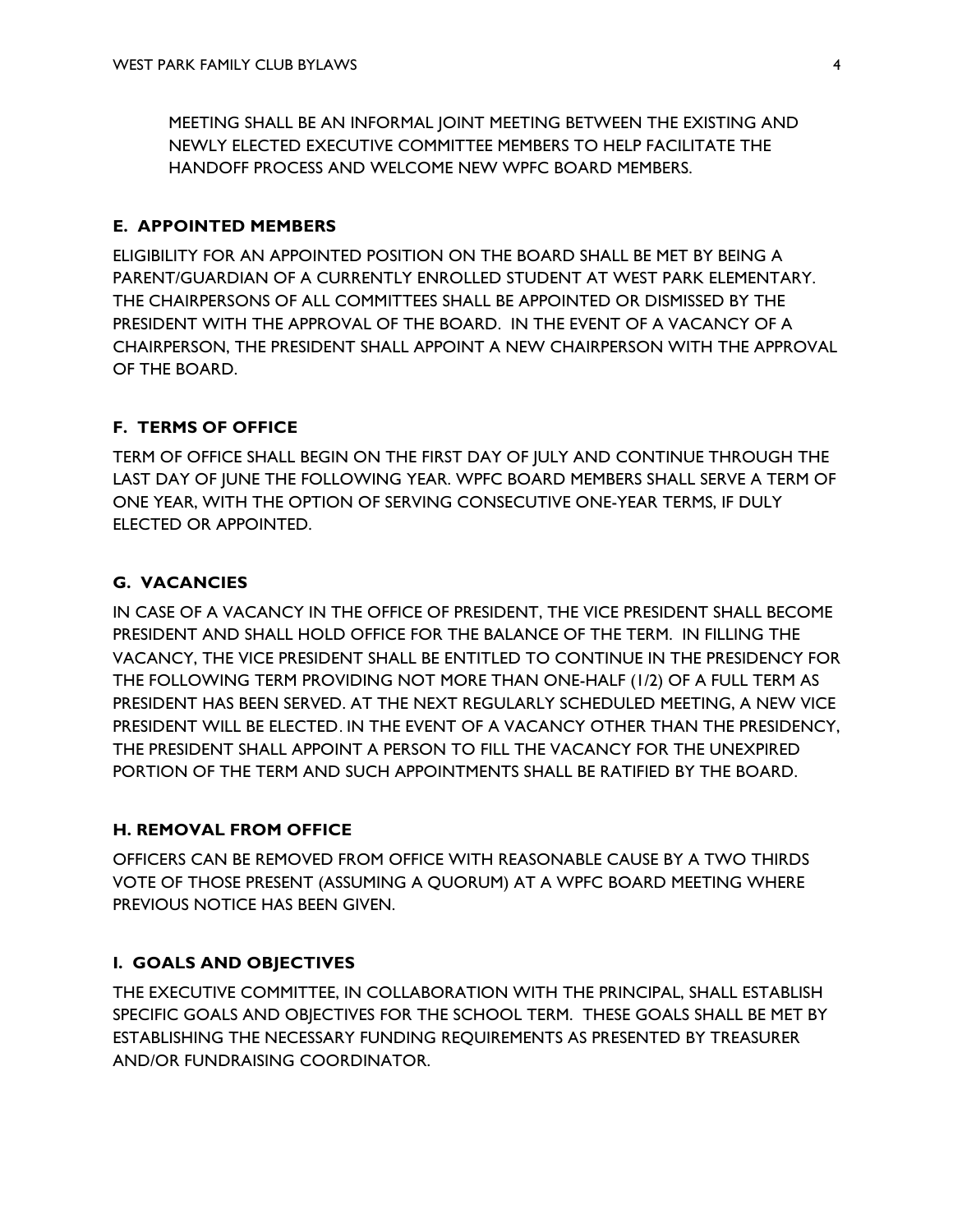## **J. PROPOSED ANNUAL BUDGET**

A PROPOSED ANNUAL BUDGET SHALL BE DEVELOPED BY THE EXECUTIVE COMMITTEE AND THE PRINCIPAL AT THE BEGINNING OF THE FISCAL YEAR (AFTER JULY 1ST). THE PROPOSED ANNUAL BUDGET SHALL BE PRESENTED FOR APPROVAL AT THE NEXT WPFC BOARD MEETING. ALL MONIES AND/OR LIABILITIES SHALL BE PASSED, INTACT, TO THE NEWLY ELECTED EXECUTIVE COMMITTEE EACH SUCCEEDING TERM. AT THE FINAL BOARD MEETING, BUDGET INPUT SHALL BE SOLICITED FOR THE FOLLOWING SCHOOL TERM.

## **ARTICLE VI—DUTIES OF OFFICERS**

### **A. PRESIDENT** - THE PRESIDENT SHALL

- 1. SERVE AS CHAIR OF THE BOARD AND THE EXECUTIVE COMMITTEE
- 2. SERVE AS AN EX-OFFICIO MEMBER OF ALL COMMITTEES EXCEPT THE NOMINATING COMMITTEE
- 3. PRESIDE OVER ALL MEETINGS OF THE WPFC
- 4. APPOINT CHAIRS AND BOARD MEMBERS AS OUTLINED IN ARTICLE V, SECTION B OF THE BYLAWS
- 5. COORDINATE THE WORK OF THE BOARD MEMBERS IN ORDER THAT THE OBJECTIVES OF WPFC ARE FULFILLED
- 6. BE ONE (1) OF THREE (3) CO-SIGNERS ON CHECKS WITH THE TREASURER AND VICE PRESIDENT
- 7. APPOINT PERSONS TO FILL VACANCIES AS OUTLINED IN ARTICLE 5, SECTION E & SECTION F
- 8. AT HIS/HER DISCRETION ASSUME THE DUTIES OF ANY EXECUTIVE COMMITTEE OR APPOINTED BOARD MEMBER WHO IS UNABLE FULFILL HIS/HER DUTIES,
- 9. NOTIFY EXECUTIVE COMMITTEE, BOARD AND GENERAL MEMBERSHIP OF MEETINGS.

## **B. VICE PRESIDENT** - THE VICE PRESIDENT SHALL

- 1. ACT AS AIDE TO THE PRESIDENT AND SHALL PERFORM THE DUTIES OF THE PRESIDENT IN HIS/HER ABSENCE
- 2. ASSUME THE DUTIES OF THE PRESIDENCY IN THE EVENT OF A VACANCY IN THAT OFFICE FOR THE REMAINDER OF THE UNEXPIRED TERM AS OUTLINED IN ARTICLE V, SECTION E,
- 3. BE ONE (1) OF THREE (3) CO-SIGNERS ON CHECKS WITH THE TREASURER AND PRESIDENT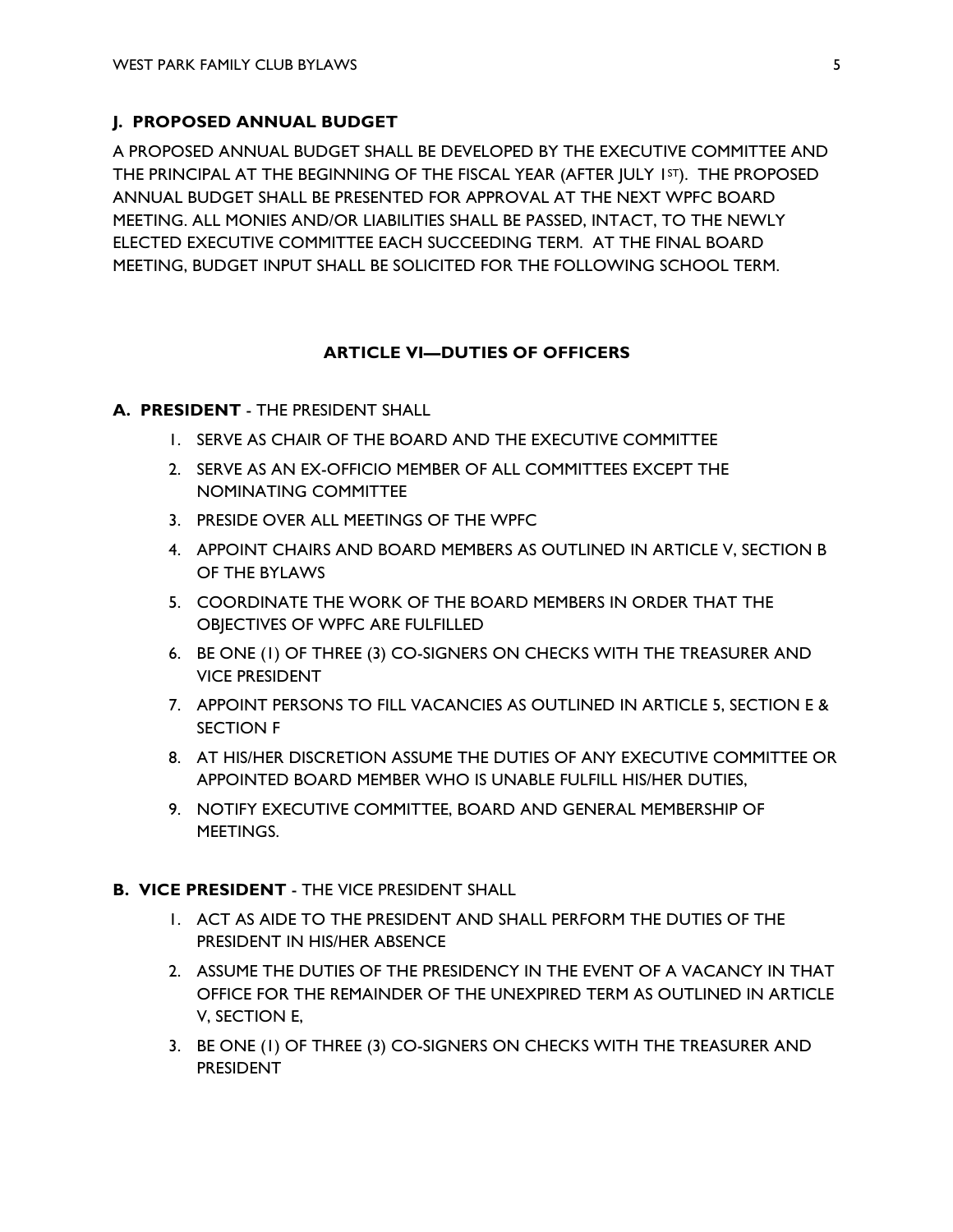- 4. ASSIST THE PRESIDENT WITH NOTIFYING EXECUTIVE COMMITTEE, BOARD AND GENERAL MEMBERSHIP OF MEETINGS
- 5. GENERATE ITEMIZED AGENDAS FOR ALL EXECUTIVE COMMITTEE AND GENERAL MEMBERSHIP MEETINGS. SOLICIT INPUT ON AGENDA ITEMS FROM THE EXECUTIVE BOARD, APPOINTED MEMBERS, AND REFERENCE PREVIOUSLY TABLED ITEMS AND EVENT TIMELINES.
- 6. PROVIDE COPIES OF THE PREVIOUS MEETING'S MINUTES FOR APPROVAL AT THE BOARD MEETINGS.
- 7. MAINTAIN A COPY OF THE CURRENT BYLAWS AND JOB DESCRIPTIONS. REVISE THE BYLAWS AND STANDING RULES AS NEEDED OR AS REQUESTED BY THE PRESIDENT. UPDATE/REVISE JOB DESCRIPTIONS AS NEEDED.
- 8. MAINTAIN TAX-EXEMPT STATUS BY FILING APPROPRIATE 501c3 FORMS, AND PERIODICALLY REVIEWING THAT THE WPFC IS CONDUCTING OPERATIONS IN A RIGHTFUL AND CHARITABLE MANNER, ADHERING TO FEDERAL TAX-EXEMPT REQUIREMENTS (SEE ARTICLE XII, SECTION G "PERIODIC REVIEWS").
- 9. SERVE AS A CONTENT EXPERT OF THE CURRENT AUTHORIZED EDITION OF "ROBERT'S RULES OF ORDER" FOR THE EXECUTIVE COMMITTEE.
- 10. PERFORM OTHER DUTIES AS ASSIGNED BY THE PRESIDENT OR THE BOARD OF DIRECTORS.
- 11. IF APPOINTED TO DO SO BY THE PRESIDENT, CONDUCT AN ANNUAL AUDIT OF THE WPFC FINANCIAL RECORDS AT THE CLOSURE OF THE FISCAL YEAR.
- **C. TREASURER** THE TREASURER SHALL
	- 1. ASSIST THE EXECUTIVE COMMITTEE IN PREPARING THE PROPOSED ANNUAL BUDGET FOR PRESENTATION TO THE BOARD AND THE GENERAL MEMBERSHIP,
	- 2. BE ONE (1) OF THREE (3) CO-SIGNERS ON CHECKS WITH THE PRESIDENT AND VICE PRESIDENT
	- 3. BE RESPONSIBLE FOR MAINTAINING FINANCIAL RECORDS OF THE WPFC
	- 4. BE RESPONSIBLE FOR ALL EXPENSE REIMBURSEMENTS, GRANTED RECEIPTS ARE SUBMITTED IN A TIMELY MANNER BY THE REQUESTOR, AND THE EXPENSE IS INTENDED TO SUPPORT EDUCATIONAL, AND/OR FUNDRAISING ACTIVITIES
	- 5. BE RESPONSIBLE FOR ALL FINANCIAL TRANSACTIONS OF THE WPFC AND MAY, AT THE DISCRETION OF THE PRESIDENT, MONITOR AND PHYSICALLY CONTROL THE COLLECTION AND/OR DISBURSEMENT OF FUNDS AT ANY WPFC EVENT
	- 6. BE RESPONSIBLE FOR DEPOSITING AND/OR WITHDRAWING CASH, CHECK, AND ONLINE PAYMENTS TO/FROM THE WPFC BANK ACCOUNT
	- 7. PRESENT A STATEMENT OF FINANCIAL POSITION AT EACH BOARD AND GENERAL MEMBERSHIP MEETING, AS WELL AS AT THE END OF THE FISCAL YEAR AND BUDGET PLANNING MEETING EACH JULY.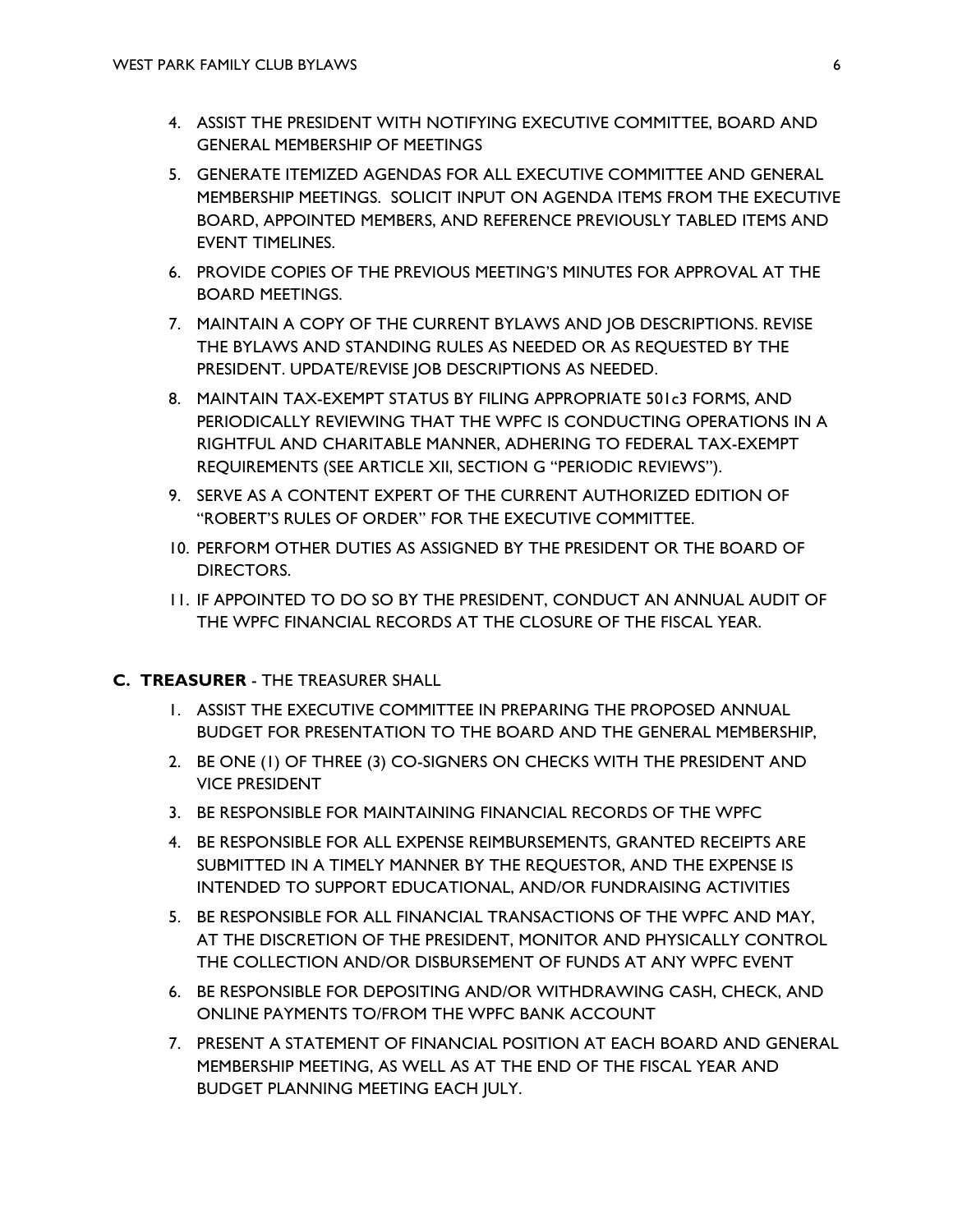- 8. WORK WITH THIRD-PARTY TAX PREPARATION ENTITY TO FILE ANNUAL WPFC TAX FORMS.
- 9. IF DEEMED BY THE PRESIDENT, PRESENT THE FINANCIAL RECORDS OF WPFC TO THE APPOINTED AUDITOR FOR THE FINAL AUDIT UPON CLOSURE OF THE FISCAL YEAR
- 10. WORK WITH 5TH GRADE TEACHERS TO COORDINATE AND KEEP RECORDS OF OUTDOOR ED PAYMENTS AND PAYMENT PLANS.

### **D. RECORDING SECRETARY** - THE RECORDING SECRETARY SHALL

- 1. KEEP AN ACCURATE RECORD OF THE PROCEEDINGS OF ALL MONTHLY MEETINGS OF WPFC
- 2. TYPE, OR HAVE TYPED, THE MINUTES OF ALL WPFC BOARD MEETINGS, AND DISTRIBUTE TO THE EXECUTIVE BOARD AT LEAST ONE WEEK PRIOR TO THE NEXT MEETING TO ALLOW FOR REVIEW AND REVISION BEFORE THE MINUTES ARE VOTED UPON FOR APPROVAL.
- 3. AFTER APPROVAL, ENSURE ALL WPFC BOARD MINUTES ARE READILY AVAILABLE TO THE MEMBERS OF THE WPFC VIA THE FAMILY CLUB WEBSITE OR PRINTED COPY IN A DESIGNATED BINDER ON SCHOOL GROUNDS.

#### **E. FUNDRAISING COORDINATOR** - THE FUNDRAISING COORDINATOR SHALL

- 1. OVERSEE JOG-A-THON CHAIR, SIPPING & SUPPORTING CHAIR, CARNIVAL CHAIR, ONLINE FUNDRAISING CHAIR, SPIRIT-WEAR SALES, DINE AND DONATE COORDINATOR, AND ANY OTHER CHAIRPERSONS OF WPFC SPONSORED FUNDRAISING EVENTS.
- 2. SERVE AS CONSULTANT TO INDIVIDUAL EVENT CHAIRS TO HELP ESTABLISH AN APPROPRIATE TIMELINE AND BUDGET SUMMARY. PRESENT TO THE EXECUTIVE COMMITTEE ANY PLANS, PROPOSALS, AND STATUS UPDATES BY WHICH TO MEET THE GOALS AND OBJECTIVES OF THE WPFC
- 3. SUPERVISE ALL FUNDRAISING OPERATIONS BY STAYING IN CONTACT WITH EVENT CHAIRS DURING PLANNING STAGES AND AFTER EVENT, TO ENSURE THAT THE NEEDS OF FUNDRAISER ARE MET AND SUPPORTED.
- 4. CREATE AND DISTRIBUTE BUSINESS AND INDIVIDUAL SPONSORSHIP AND DONATION REQUEST CORRESPONDENCE.

#### **F. COMMUNICATIONS CHAIR -** THE COMMUNICATIONS CHAIR SHALL

1. ACTIVELY ENGAGE THE WEST PARK COMMUNITY VIA ONLINE COMMUNICATION CHANNELS, INCLUDING SOCIAL MEDIA, PRINTED MEDIA, PARENT SQUARE, AND THE WEST PARK FAMILY CLUB WEBSITE.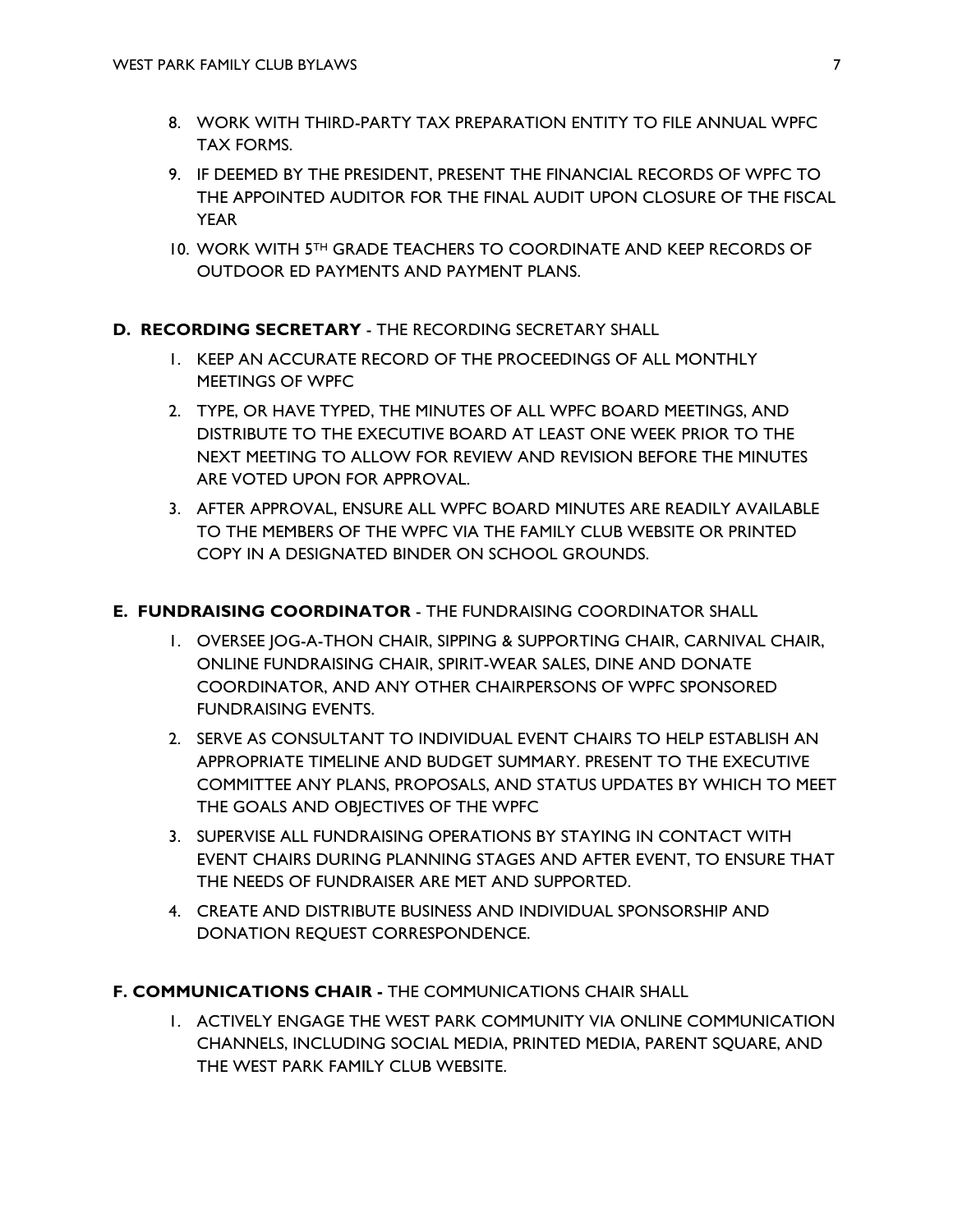- 2. REGULARLY POST IMPORTANT SCHOOL INFORMATION ON THE WEST PARK ELEMENTARY SCHOOL COMMUNITY FACEBOOK PAGE AND THE WEST PARK ELEMENTARY SCHOOL PUBLIC FACEBOOK PAGE, AS WELL AS MONITOR MEMBER REQUESTS AND ACTIVITY IN THE CLOSED FACEBOOK GROUP IN COMPLIANCE WITH THE ESTABLISHED WEST PARK ELEMENTARY SCHOOL COMMUNITY GROUP RULES.
- 3. SERVE AS WEBMASTER, IF ABLE, FOR THE WEST PARK FAMILY CLUB WEBSITE.
- 4. WORK COLLABORATIVELY WITH OTHER BOARD MEMBERS AND EVENT CHAIRPERSONS TO ADVERTISE UPCOMING SCHOOL FUNDRAISERS AND EVENTS TO THE COMMUNITY THROUGH THE FAMILY CLUB WEBSITE AND FACEBOOK PAGES.
- 5. WORKS WITH HOSPITALITY CHAIR TO ASSEMBLE WPFC WELCOME PACKET FOR FIRST-TIME WEST PARK STUDENTS, AND FOR ALL STUDENTS AT BACK TO SCHOOL NIGHT.

## **G. BILINGUAL PARENT LIASON-** THE BILINGUAL PARENT LIASON SHALL

- 1. PROVIDE ONGOING COMMUNICATION BETWEEN WPFC AND SPANISH-SPEAKING FAMILIES TO ENSURE INCLUSION AND ADEQUATE TRANSLATION OF IMPORTANT INFORMATION.
- 2. ACT AS A LIASON BETWEEN WPFC AND ENGLISH LEARNER ADVISORY COMMITTEE (ELAC) PARTICPANTS. ATTEND MONTHLY ELAC MEETINGS AND SERVE AS A REPRESENTATIVE FOR BOTH CONSTITUENTS.
- 3. ASSIST ELAC PARTICIPANTS IN WPFC-SPONSORED FUNDRAISING EVENTS.

# **H. HOSPITALITY CHAIR-** THE HOSPITALITY CHAIR SHALL

- 1. COORDINATE AND PROVIDE HOSPITALITY (REFRESHMENTS, SIGNAGE, FLYERS, ACTIVITIES) AT WPFC AND CERTAIN SCHOOL-SPONSORED EVENTS.
- 2. OVERSEE WPFC-INVOLVEMENT AT BACK TO SCHOOL NIGHT AND OPEN HOUSE. ORGANIZE FIRST DAY OF SCHOOL MEETUP, TEACHER APPRECIATION WEEK, AND ASSIST WITH 5TH GRADE PROMOTION RECEPTION.
- 3. COORDINATE THE ASSEMBLY OF WPFC WELCOME PACKET WITH THE COMMUNICATIONS CHAIR FOR FIRST-TIME WEST PARK STUDENTS, AND FOR ALL STUDENTS AT BACK TO SCHOOL NIGHT.
- 4. RESPONSIBLE FOR ONGOING STAFF APPRECIATION ACTIVITIES THROUGHOUT THE SCHOOL YEAR.

# **ARTICLE VII—DUTIES OF APPOINTED MEMBERS**

THE MEMBERS APPOINTED AS CHAIRPERSONS SHALL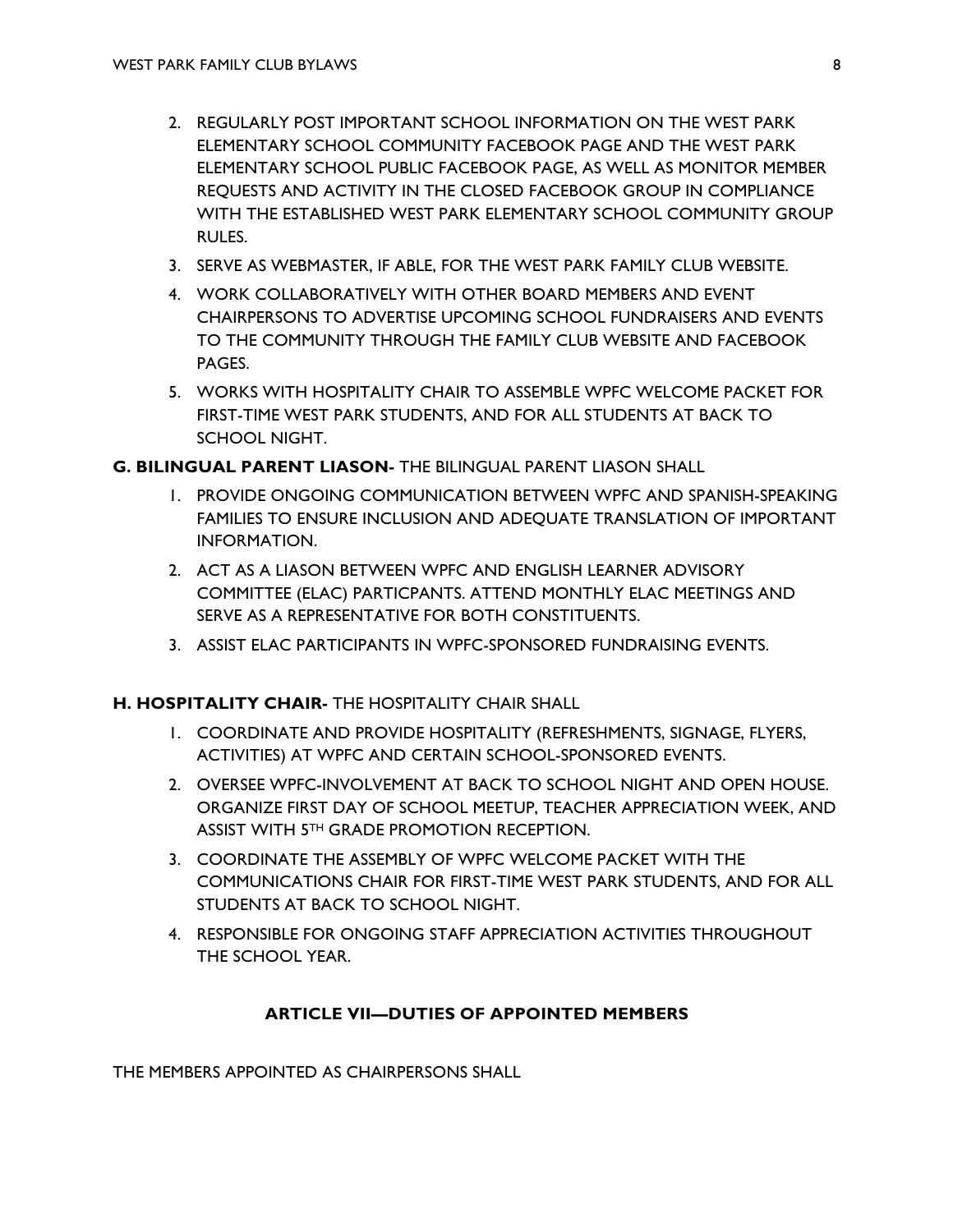- 1. BE RESPONSIBLE FOR COORDINATING AND OVERSEEING ALL PLANNING FOR THE EVENT(S) TO WHICH THEY HAVE BEEN PLACED IN CHARGE.
- 2. BE RESPONSIBLE FOR RENDERING A WRITTEN REPORT TO THE BOARD UPON COMPLETION OF THE EVENT WHICH SHOULD INCLUDE FINANCES, ATTENDANCE, RECOMMENDATIONS, ETC.

### **ARTICLE VIII—MEETINGS**

### **A. WPFC BOARD MEETINGS**

ALL WPFC BOARD MEETINGS SHALL BE OPEN TO THE GENERAL MEMBERSHIP (EXCEPT FOR THE OFFICER HANDOFF MEETING IN JUNE AND THE BUDGET PLANNING MEETING EACH JULY), BUT ONLY THE WPFC BOARD SHALL VOTE. BOARD MEETINGS SHALL BE HELD APPROXIMATELY ONCE A MONTH. MEETINGS SHALL BE ON THE SAME DAY AND AT THE SAME TIME EACH MONTH, TO BE DETERMINED BY THE EXECUTIVE COMMITTEE. THE PRESIDENT SHALL CALL ADDITIONAL MEETINGS AS NECESSARY.

AT BOARD MEETINGS, A QUORUM OF 2/3 OF VOTING MEMBERS (EXECUTIVE COMMITTEE AND APPOINTED MEMBERS) IS NECESSARY TO TRANSACT BUSINESS. THE PRESIDENT WILL NOTIFY THE EXECUTIVE COMMITTEE OF THE MEETINGS, AND THE VICE PRESIDENT WILL CREATE THE AGENDA AND PROVIDE A COPY OF THE PREVIOUS MEETING'S MINUTES FOR APPROVAL.

AT LEAST ONE (1) WEEK NOTICE OF WPFC BOARD MEETINGS SHALL BE GIVEN TO THE GENERAL WPFC MEMBERSHIP, BY EITHER PUBLISHING IN THE WEST PARK NEWSLETTER OR VIA ONLINE COMMUNICATION MEANS.

EXECUTIVE COMMITTEE MEMBERS MUST BE PRESENT FOR MONTHLY BOARD MEETINGS, AND SHALL NOT MISS MORE THAN 2 MEETINGS PER FISCAL YEAR. IF MORE THAN 2 MEETINGS ARE MISSED, THE PRESIDENT HAS THE AUTHORITY TO REMOVE THE EXECUTIVE COMMITTEE MEMBER FROM HIS/HER POSITION AND FILL THE VACANCY.

### **ARTICLE IX—AMENDMENTS**

THESE BYLAWS MAY BE AMENDED BY A TWO-THIRDS (2/3) VOTE AT ANY BOARD MEETING ASSUMING A QUORUM AND WILL BECOME EFFECTIVE IMMEDIATELY FOLLOWING SUCH VOTE. NOTICE IN WRITING SHALL BE POSTED AT WEST PARK ELEMENTARY AND AVAILABLE UPON REQUEST.

#### **ARTICLE X—PARLIAMENTARY AUTHORITY**

"ROBERT'S RULES OF ORDER NEWLY REVISED" SHALL GOVERN WPFC IN ALL CASES IN WHICH THEY ARE APPLICABLE AND NOT IN CONFLICT WITH THESE BYLAWS.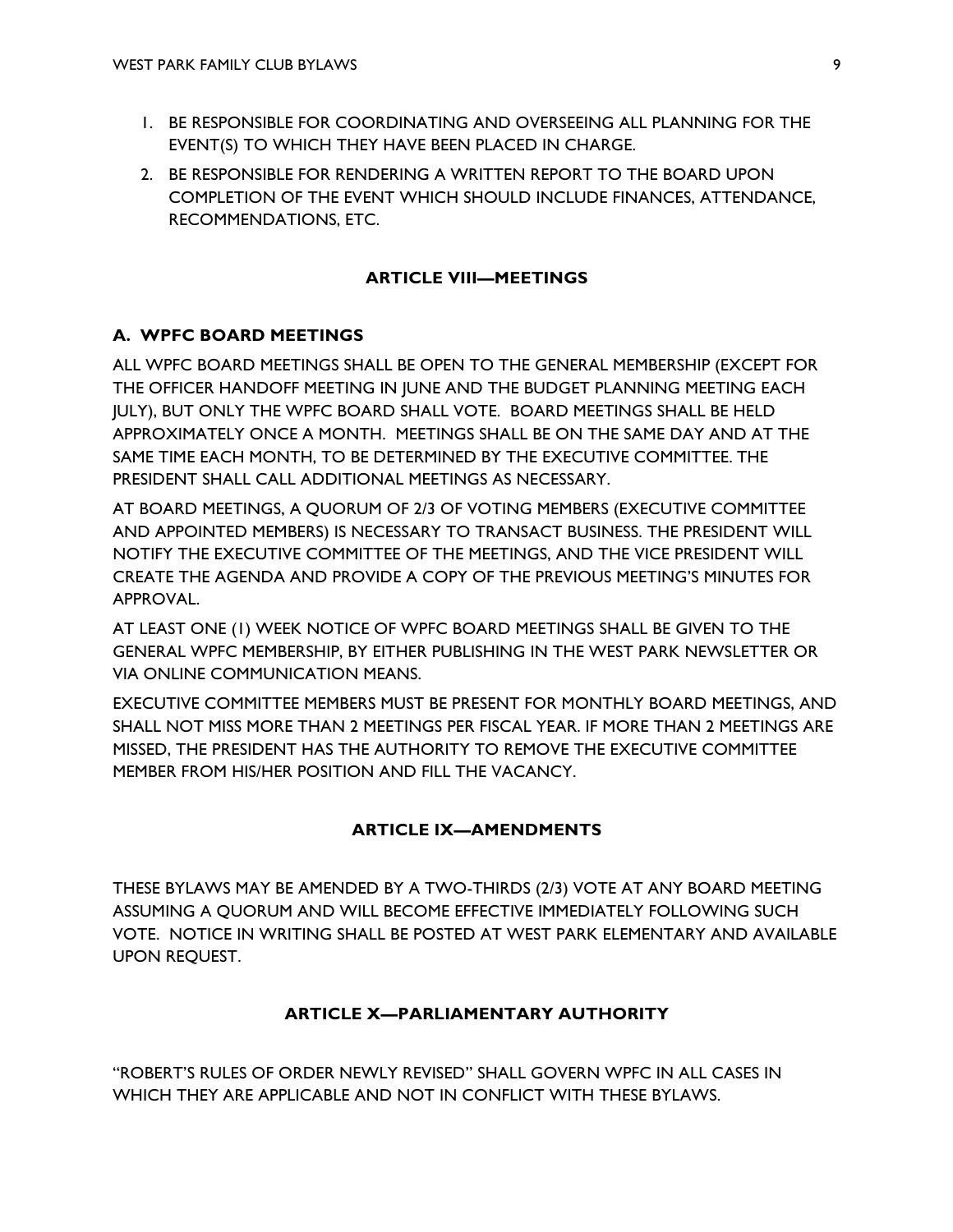## **ARTICLE XI—SAVINGS CLAUSE**

SHOULD ANY PROVISION OF THESE BYLAWS BE DECLARED INVALID OR INOPERATIVE BY ANY COMPETENT AUTHORITY OF THE FEDERAL OR STATE GOVERNMENT, THE BOARD SHALL HAVE THE AUTHORITY TO SUSPEND THE OPERATION OF THAT PROVISION ONLY

## **ARTICLE XII—CONFLICT OF INTEREST**

## **A. PURPOSE**

THE PURPOSE OF THE CONFLICT OF INTEREST POLICY IS TO PROTECT THIS TAX-EXEMPT ORGANIZATION'S INTEREST WHEN IT IS CONTEMPLATING ENTERING INTO A TRANSACTION OR ARRANGEMENT THAT MIGHT BENEFIT THE PRIVATE INTEREST OF AN OFFICER OR DIRECTOR OF THE WPFC OR MIGHT RESULT IN A POSSIBLE EXCESS BENEFIT TRANSACTION. THIS POLICY IS INTENDED TO SUPPLEMENT BUT NOT REPLACE ANY APPLICABLE STATE AND FEDERAL LAWS GOVERNING CONFLICT OF INTEREST APPLICABLE TO NONPROFIT AND CHARITABLE ORGANIZATIONS.

## **B. DEFINITIONS**

### 1. INTERESTED PERSON

ANY DIRECTOR, PRINCIPAL OFFICER, OR MEMBER OF A COMMITTEE WITH GOVERNING BOARD DELEGATED POWERS, WHO HAS A DIRECT OR INDIRECT FINANCIAL INTEREST, AS DEFINED BELOW, IS AN INTERESTED PERSON.

## 2. FINANCIAL INTEREST

A PERSON HAS A FINANCIAL INTEREST IF THE PERSON HAS, DIRECTLY OR INDIRECTLY, THROUGH BUSINESS, INVESTMENT, OR FAMILY:

- a. AN OWNERSHIP OR INVESTMENT INTEREST IN ANY ENTITY WITH WHICH THE WPFC HAS TRANSACTION OR ARRANGEMENT
- b. A COMPENSATION ARRANGEMENT WITH THE WPFC OR WITH ANY ENTITY OR INDIVIDUAL WITH WHICH THE WPFC HAS A TRANSACTION OR ARRANGEMENT
- c. A POTENTIAL OWNERSHIP OR INVESTMENT INTEREST IN, OR COMPENSATION ARRANGEMENT WITH, ANY ENTITY OR INDIVIDUAL WITH WHICH THE WPFC IS NEGOTIATING A TRANSACTION OR ARRANGEMENT. COMPENSATION INCLUDES DIRECT AND INDIRECT REMUNERATION AS WELL AS GIFTS OR FAVORS THAT ARE NOT INSUBSTANTIAL. A FINANCIAL INTEREST IS NOT NECESSARILY A CONFLICT OF INTEREST. UNDER ARTICLE XII, SECTION B-2, A PERSON WHO HAS A FINANCIAL INTEREST MAY HAVE A CONFLICT OF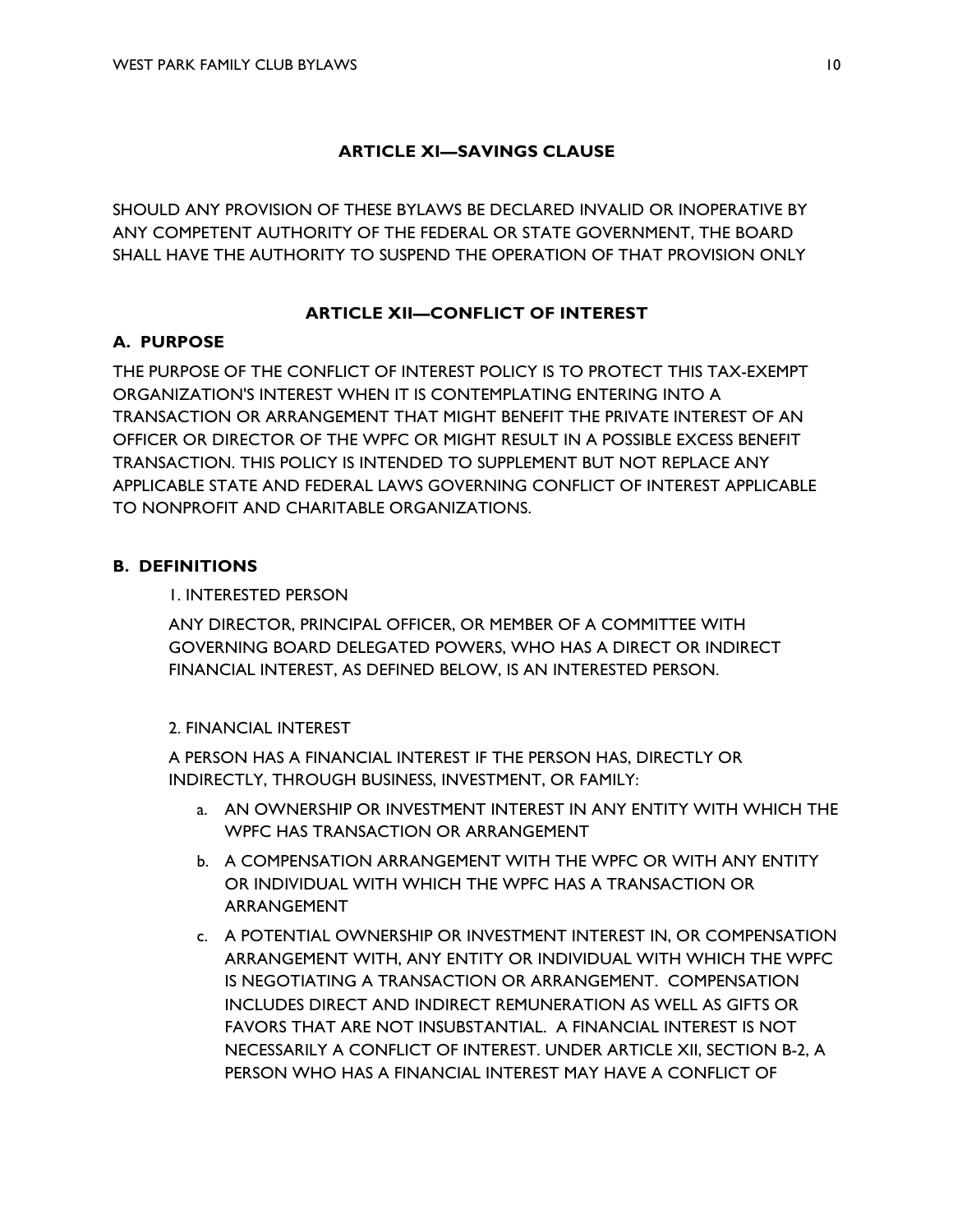INTEREST ONLY IF THE APPROPRIATE GOVERNING BOARD OR COMMITTEE DECIDES THAT A CONFLICT OF INTEREST EXISTS.

#### **C. PROCEDURES**

1. DUTY TO DISCLOSE

IN CONNECTION WITH ANY ACTUAL OR POSSIBLE CONFLICT OF INTEREST, AN INTERESTED PERSON MUST DISCLOSE THE EXISTENCE OF THE FINANCIAL INTEREST AND BE GIVEN THE OPPORTUNITY TO DISCLOSE ALL MATERIAL FACTS TO THE DIRECTORS AND MEMBERS OF COMMITTEES WITH GOVERNING BOARD DELEGATED POWERS CONSIDERING THE PROPOSED TRANSACTION OR ARRANGEMENT.

- 2. DETERMINING WHETHER A CONFLICT OF INTEREST EXISTS AFTER DISCLOSURE OF THE FINANCIAL INTEREST AND ALL MATERIAL FACTS, AND AFTER ANY DISCUSSION WITH THE INTERESTED PERSON, HE/SHE SHALL LEAVE THE GOVERNING BOARD OR COMMITTEE MEETING WHILE THE DETERMINATION OF A CONFLICT OF INTEREST IS DISCUSSED AND VOTED UPON. THE REMAINING BOARD OR COMMITTEE MEMBERS SHALL DECIDE IF A CONFLICT OF INTEREST EXISTS.
- 3. PROCEDURES FOR ADDRESSING THE CONFLICT OF INTEREST
	- a. AN INTERESTED PERSON MAY MAKE A PRESENTATION AT THE GOVERNING BOARD OR COMMITTEE MEETING, BUT AFTER THE PRESENTATION, HE/SHE SHALL LEAVE THE MEETING DURING THE DISCUSSION OF, AND THE VOTE ON, THE TRANSACTION OR ARRANGEMENT INVOLVING THE POSSIBLE CONFLICT OF INTEREST.
	- b. THE CHAIRPERSON OF THE GOVERNING BOARD OR COMMITTEE SHALL, IF APPROPRIATE, APPOINT A DISINTERESTED PERSON OR COMMITTEE TO INVESTIGATE ALTERNATIVES TO THE PROPOSED TRANSACTION OR ARRANGEMENT.
	- c. AFTER EXERCISING DUE DILIGENCE, THE GOVERNING BOARD OR COMMITTEE SHALL DETERMINE WHETHER THE WPFC CAN OBTAIN WITH REASONABLE EFFORTS A MORE ADVANTAGEOUS TRANSACTION OR ARRANGEMENT FROM A PERSON OR ENTITY THAT WOULD NOT GIVE RISE TO A CONFLICT OF INTEREST.
	- d. IF A MORE ADVANTAGEOUS TRANSACTION OR ARRANGEMENT IS NOT REASONABLY POSSIBLE UNDER CIRCUMSTANCES NOT PRODUCING A CONFLICT OF INTEREST, THE GOVERNING BOARD OR COMMITTEE SHALL DETERMINE BY A MAJORITY VOTE OF THE DISINTERESTED DIRECTORS WHETHER THE TRANSACTION OR ARRANGEMENT IS IN THE WPFC 'S BEST INTEREST, FOR ITS OWN BENEFIT, AND WHETHER IT IS FAIR AND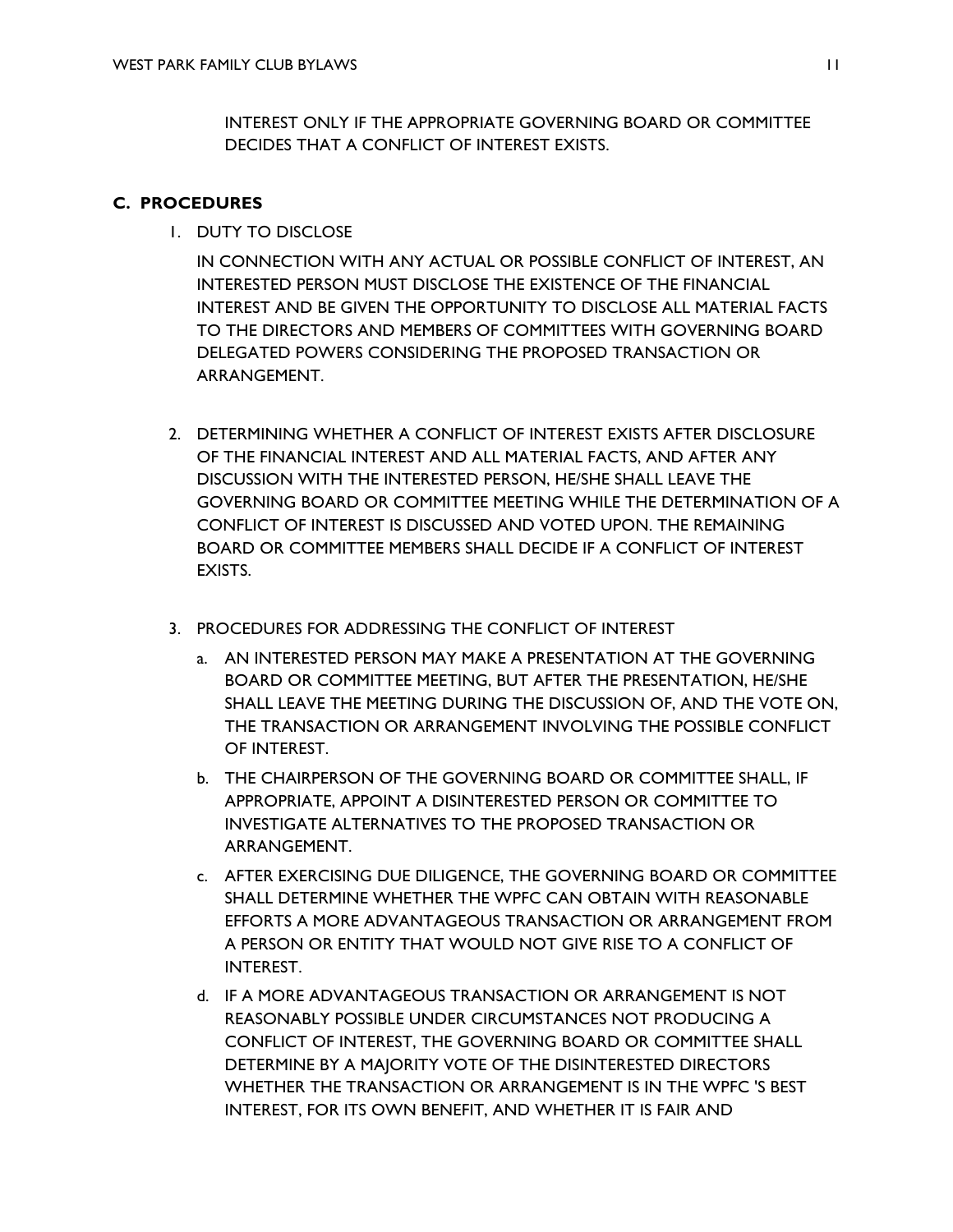REASONABLE. IN CONFORMITY WITH THE ABOVE DETERMINATION IT SHALL MAKE ITS DECISION AS TO WHETHER TO ENTER INTO THE TRANSACTION OR ARRANGEMENT.

- 4. VIOLATIONS OF THE CONFLICTS OF INTEREST POLICY
	- a. IF THE GOVERNING BOARD OR COMMITTEE HAS REASONABLE CAUSE TO BELIEVE A MEMBER HAS FAILED TO DISCLOSE ACTUAL OR POSSIBLE CONFLICTS OF INTEREST, IT SHALL INFORM THE MEMBER OF THE BASIS FOR SUCH BELIEF AND AFFORD THE MEMBER AN OPPORTUNITY TO EXPLAIN THE ALLEGED FAILURE TO DISCLOSE.
	- b. IF, AFTER HEARING THE MEMBER'S RESPONSE AND AFTER MAKING FURTHER INVESTIGATION AS WARRANTED BY THE CIRCUMSTANCES, THE GOVERNING BOARD OR COMMITTEE DETERMINES THE MEMBER HAS FAILED TO DISCLOSE AN ACTUAL OR POSSIBLE CONFLICT OF INTEREST, IT SHALL TAKE APPROPRIATE DISCIPLINARY AND CORRECTIVE ACTION.

## **D. RECORDS OF PROCEEDINGS**

THE MINUTES OF THE GOVERNING BOARD AND ALL COMMITTEES WITH BOARD DELEGATED POWERS SHALL CONTAIN:

- a. THE NAMES OF THE PERSON(S) WHO DISCLOSED OR OTHERWISE WERE FOUND TO HAVE A FINANCIAL INTEREST IN CONNECTION WITH AN ACTUAL OR POSSIBLE CONFLICT OF INTEREST, THE NATURE OF THE FINANCIAL INTEREST, ANY ACTION TAKEN TO DETERMINE WHETHER A CONFLICT OF INTEREST WAS PRESENT, AND THE GOVERNING BOARD'S OR COMMITTEE'S DECISION AS TO WHETHER A CONFLICT OF INTEREST IN FACT EXISTED.
- b. THE NAMES OF THE PERSONS WHO WERE PRESENT FOR DISCUSSIONS AND VOTES RELATING TO THE TRANSACTION OR ARRANGEMENT, THE CONTENT OF THE DISCUSSION, INCLUDING ANY ALTERNATIVES TO THE PROPOSED TRANSACTION OR ARRANGEMENT, AND A RECORD OF ANY VOTES TAKEN IN CONNECTION WITH THE PROCEEDINGS.

# **E. COMPENSATION**

- a. A VOTING MEMBER OF THE GOVERNING BOARD WHO RECEIVES COMPENSATION, DIRECTLY OR INDIRECTLY, FROM THE WPFC FOR SERVICES IS PRECLUDED FROM VOTING ON MATTERS PERTAINING TO THAT MEMBER'S COMPENSATION.
- b. A VOTING MEMBER OF ANY COMMITTEE WHOSE JURISDICTION INCLUDES COMPENSATION MATTERS AND WHO RECEIVES COMPENSATION, DIRECTLY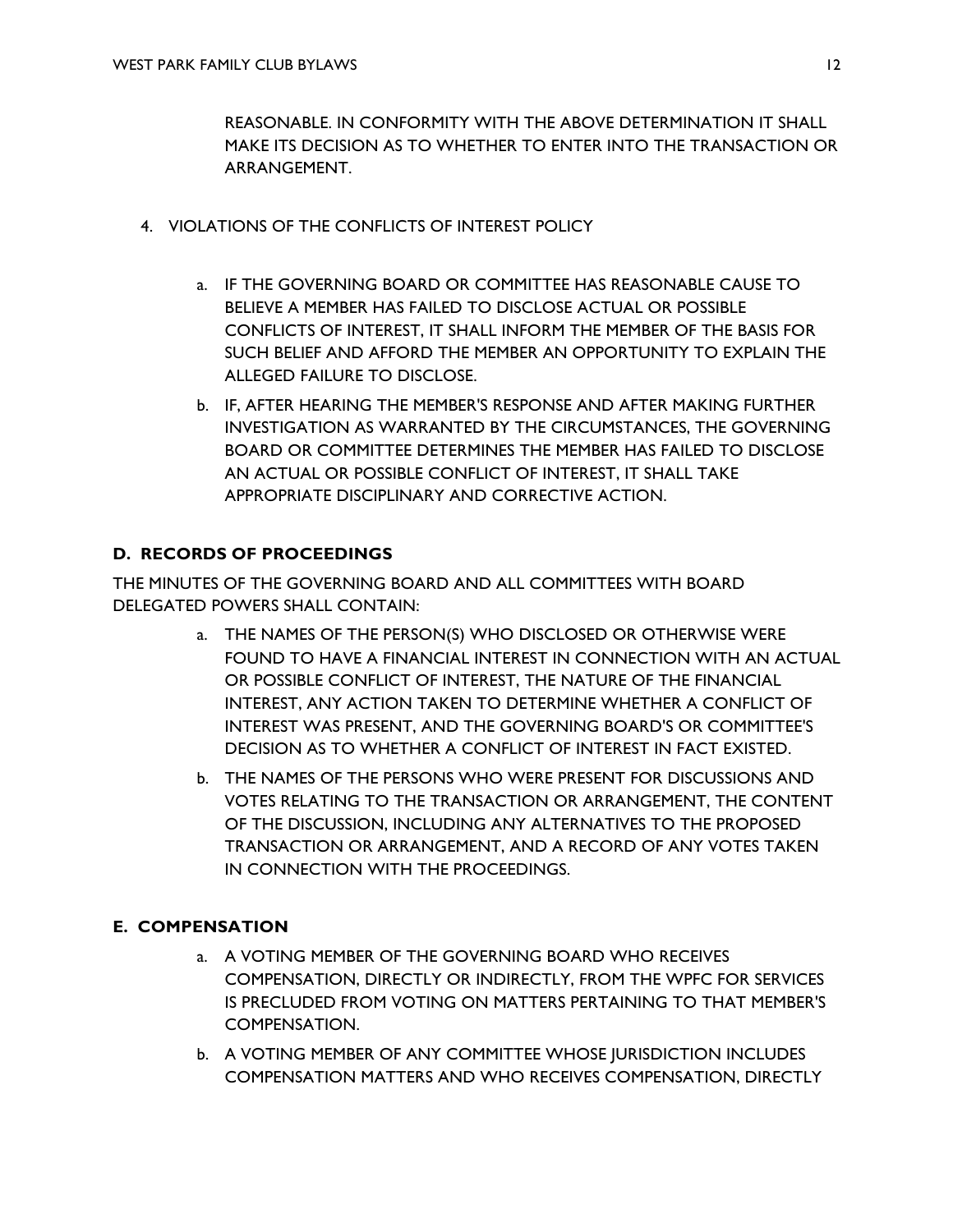OR INDIRECTLY, FROM THE WPFC FOR SERVICES IS PRECLUDED FROM VOTING ON MATTERS PERTAINING TO THAT MEMBER'S COMPENSATION.

c. NO VOTING MEMBER OF THE GOVERNING BOARD OR ANY COMMITTEE WHOSE JURISDICTION INCLUDES COMPENSATION MATTERS AND WHO RECEIVES COMPENSATION, DIRECTLY OR INDIRECTLY, FROM THE WPFC, EITHER INDIVIDUALLY OR COLLECTIVELY, IS PROHIBITED FROM PROVIDING INFORMATION TO ANY COMMITTEE REGARDING COMPENSATION.

# **F. ANNUAL STATEMENTS**

EACH DIRECTOR, PRINCIPAL OFFICER AND MEMBER OF A COMMITTEE WITH GOVERNING BOARD DELEGATED POWERS SHALL ANNUALLY SIGN A STATEMENT WHICH AFFIRMS SUCH PERSON:

- a. HAS RECEIVED A COPY OF THE CONFLICTS OF INTEREST POLICY
- b. HAS READ AND UNDERSTANDS THE POLICY
- c. HAS AGREED TO COMPLY WITH THE POLICY
- d. UNDERSTANDS THE WPFC IS CHARITABLE AND IN ORDER TO MAINTAIN ITS FEDERAL TAX EXEMPTION IT MUST ENGAGE PRIMARILY IN ACTIVITIES WHICH ACCOMPLISH ONE OR MORE OF ITS TAX EXEMPT PURPOSES.

# **G. PERIODIC REVIEWS**

TO ENSURE THE WPFC OPERATES IN A MANNER CONSISTENT WITH CHARITABLE PURPOSES AND DOES NOT ENGAGE IN ACTIVITIES THAT COULD JEOPARDIZE ITS TAX-EXEMPT STATUS, PERIODIC REVIEWS SHALL BE CONDUCTED BY THE PARLIAMENTARIAN. THE PERIODIC REVIEWS SHALL, AT A MINIMUM, INCLUDE THE FOLLOWING SUBJECTS:

- a. WHETHER COMPENSATION ARRANGEMENTS AND BENEFITS ARE REASONABLE, BASED ON COMPETENT SURVEY INFORMATION, AND THE RESULT OF ARM'S LENGTH BARGAINING.
- b. WHETHER PARTNERSHIPS, JOINT VENTURES, AND ARRANGEMENTS WITH MANAGEMENT ORGANIZATIONS CONFORM TO THE WPFC 'S WRITTEN POLICIES, ARE PROPERLY RECORDED, REFLECT REASONABLE INVESTMENT OR PAYMENTS FOR GOODS AND SERVICES, FURTHER CHARITABLE PURPOSES AND DO NOT RESULT IN INUREMENT, IMPERMISSIBLE PRIVATE BENEFIT OR IN AN EXCESS BENEFIT TRANSACTION.

# **H. USE OF OUTSIDE EXPERTS**

WHEN CONDUCTING THE PERIODIC REVIEWS AS PROVIDED FOR IN ARTICLE XII. SECTION G, THE WPFC BOARD MAY, BUT NEED NOT, USE OUTSIDE ADVISORS. IF